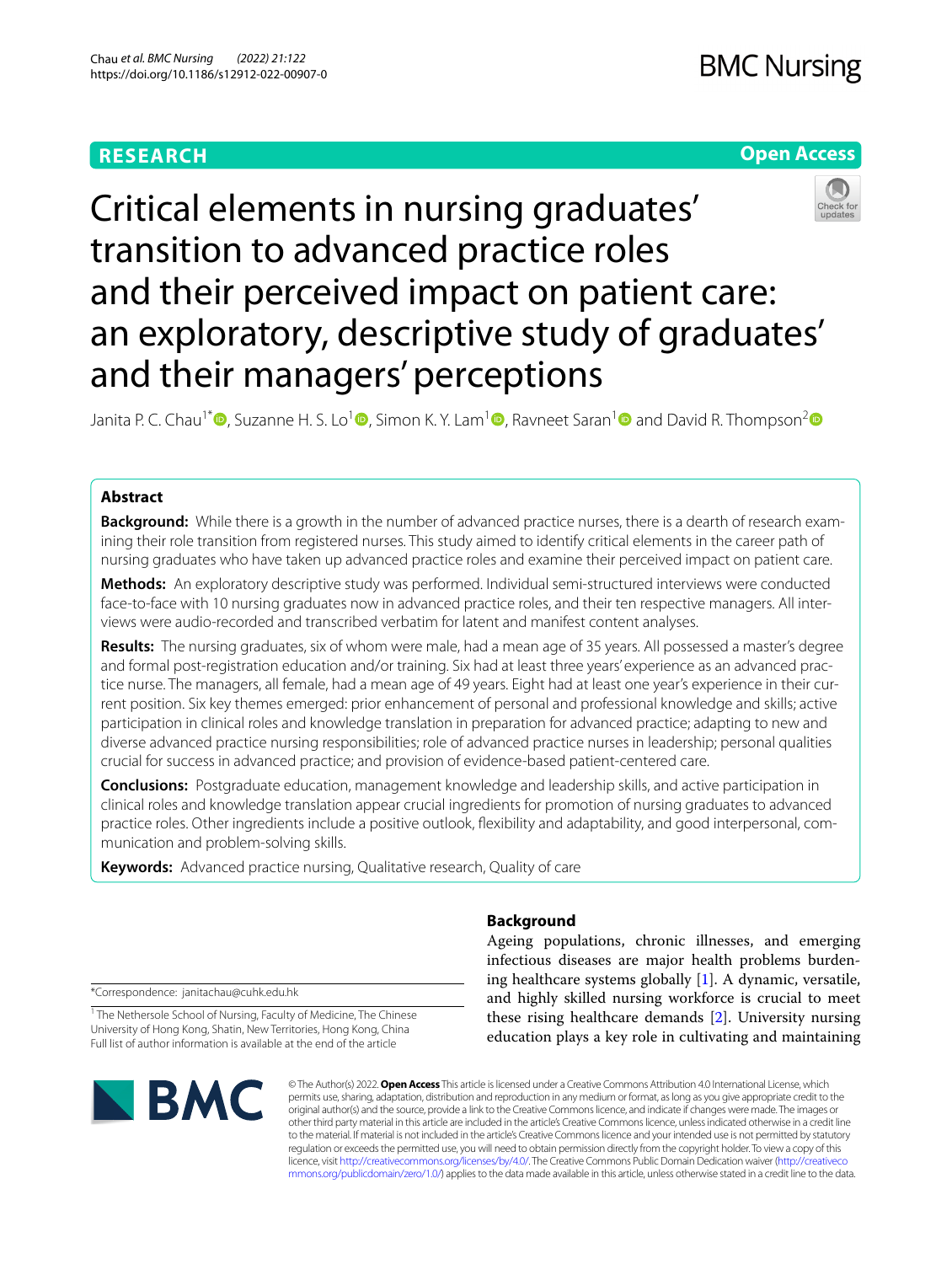a high-quality nursing workforce. With an emphasis on independent critical thinking, efective communication, and core clinical and problem-solving skills, university nursing graduates are expected to deliver holistic, individualized, and patient-centered care  $[3-5]$  $[3-5]$ .

To keep pace with rapid change, roles have expanded beyond the provision of bedside nursing care [\[6](#page-6-4)]. According to the International Council of Nurses (ICN), advanced practice nurses (APNs) are registered nurses (RNs) who commonly hold a master's degree and possess expert knowledge, complex decision-making skills, and clinical competencies for nursing practice that expands beyond the basic scope  $[7]$  $[7]$ . Apart from offering a high standard of care in practice, advanced practice roles include providing expert coaching, engaging in research, and demonstrating professional leadership [\[8](#page-6-6)]. In Hong Kong, APN roles were frst piloted in 2003 and do not require a master's degree [\[9](#page-6-7)]. Specifc roles and responsibilities of APNs in Hong Kong encompass leadership and supervision, the development of professional nursing standards and protocols, the provision of complex and specialized patient care, clinical expertise, training, the initiation of and participation in evidence-based practice and nursing research, and the planning, implementation, and evaluation of new services. An expansion of nurseled clinics by APNs has also been observed in recent years, with nurses managing up to 90% of patients for outpatient disease-specifc care [[9\]](#page-6-7).

Evidence has shown the association of advanced practice with enhanced quality of care, patient satisfaction, and reduced hospital readmissions and mortality [[10,](#page-6-8) [11](#page-6-9)]. However, the journey to gain competency and assume advanced practice roles can be challenging. According to the model of skill acquisition, it takes baccalaureate nursing graduates at least fve years to pass from advanced beginner level of profciency to expert in nursing practice [[12\]](#page-6-10). Nursing students have also been recommended to begin strategically thinking about the direction of their careers from the undergraduate stage and seek appropriate collegial support and mentoring [[13](#page-6-11)]. A scoping review of 54 studies found that facilitators and barriers to the implementation of advanced practice roles in primary care settings included colleagues' understanding and acceptance of the role, nurses' self-confdence, interdisciplinary collaborative relationships, organizational support, and leadership [[14\]](#page-6-12). Studies also found that the transition journey could be distressing as nurses experienced feelings of inadequacy and role ambiguity due to new job expectations [\[15](#page-6-13), [16](#page-6-14)].

A qualitative study of 18 nurses identifed various skills that promote their career advancement, including interpersonal skills, professional competencies, and work commitment [[17\]](#page-6-15). Yet, promising interventions to facilitate this transition can only be developed after gaining a context-specifc understanding of factors infuenc-

ing the role transition from RN to APN. Current data are mainly related to factors infuencing role development or experiences of novice practitioners in establishing advanced practice roles. A signifcant knowledge gap exists, as there is a dearth of studies specifcally looking at the career progression of nursing graduates towards advanced practice roles in Hong Kong. An exploration of the preparation for and challenges amid role transition of nursing graduates in advanced practice roles, and perceived impact of role transition on patient care is therefore warranted. This would help provide insight for the enhancement of the baccalaureate nursing curriculum to better prepare nursing students for future advanced practice roles, as well as allow for the improved integration of opportunities in early nursing careers to facilitate the development of APN competencies.

# **Methods**

### **Aims**

This study aimed to identify critical elements in the career path of nursing graduates who have taken up advanced practice roles and examine, from both graduates' and their managers' perspectives, their impact on patient care.

### **Study design and participants**

An exploratory descriptive research study was conducted with 10 nursing graduates now in advanced practice roles, and their 10 respective managers.

# **Data collection**

Individual in-depth semi-structured interviews were conducted face-to-face with a purposive sample of ten nursing graduates who had taken up advanced practice roles in four public hospitals, and their ten respective managers. Two interview guides based on the literature were developed. The first two authors, highly experienced in conducting qualitative interviews, interviewed the graduates and managers, respectively. All interviews were conducted in Cantonese in a private area at the participant's convenience and lasted one hour on average. The interviews were audio-recorded and duplicated to avoid accidental data loss. Data saturation was achieved after interviews with around eight nurses and nine managers. Demographic data of participants, including age, gender, highest educational level, current position, years of experience as an RN, an APN, or in current position, and post-registration education, were also recorded.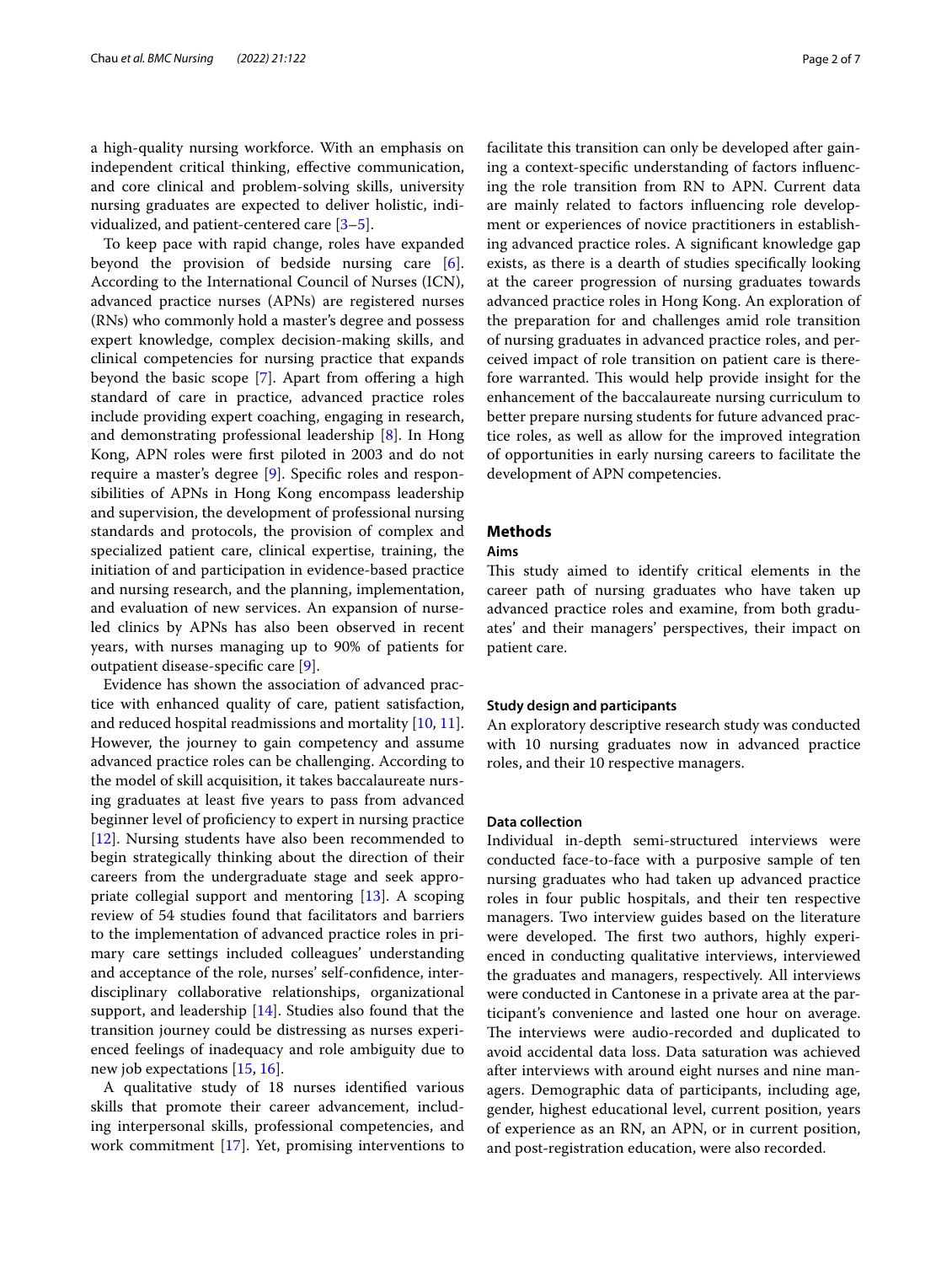### **Data analysis**

Both latent and manifest content analyses were conducted on the transcribed interviews. In latent content analysis, the transcripts were reviewed in a "segment-bysegment" manner to identify any underlying meanings or themes, and commonalities and diferences, coded, and grouped into categories and subcategories via inductive reasoning. In manifest content analysis, data were quantifed by counting the frequency of particular themes and ideas based on the actual words used by the participants for simple descriptive statistics.

Content analysis was conducted in four steps, namely decontextualization, recontextualization, categorization, and compilation [[18\]](#page-6-16). Decontextualization involved familiarizing oneself with the data by repeatedly reading through the transcripts and inductively coding the text repeatedly to enhance the stability and reliability of the codes. In recontextualization, one researcher (RS) went over the transcribed text again to review the codes assigned in relation to the aim, as well as consider whether there was a need to code the unmarked text. In categorization, the codes were condensed and divided into domains based on the research question. Latent meaning was extracted, and themes and sub-themes were established. Identifed themes and sub-themes were internally homogeneous and externally heterogeneous. Finally, in compilation, illustrative quotes were selected for each theme, and quantitative content analysis was conducted to quantify the themes. To increase validity of the fndings, the frst two co-authors (JPCC and SHSL) went over the transcripts and results to judge whether they were reasonable.

### **Ethical considerations**

Ethical approval was obtained from the Survey and Behavioral Research Ethics Committee of The Chinese University of Hong Kong (SBRE-086-12). The study adhered to local laws, the Hong Kong Personal Data (Privacy) Ordinance, the Declaration of Helsinki, institutional policies, and the ICH-GCP. Prior to data collection, participants were explained the study, and their right to confdentiality and to refuse participation at any time. Written informed consent was obtained. All data were kept strictly confdential and used for research purposes only.

## **Results**

The nursing graduates, six of whom were male, had a mean age of 35 years. All had a master's degree and formal post-registration education and/or training. Six had at least three years' experience as an APN (Table [1\)](#page-2-0). The managers, all female, had a mean age of 49 years. Eight <span id="page-2-0"></span>**Table 1** Demographic data of ten nursing graduates who have taken up advanced practice roles

| Characteristic                           | No. (%)      |
|------------------------------------------|--------------|
| Age (years)                              |              |
| Mean (SD)                                | 34.80 (1.55) |
| Range                                    | $31 - 36$    |
| Gender                                   |              |
| Male                                     | 6(60.0)      |
| Female                                   | 4(40.0)      |
| Highest educational level                |              |
| Master's degree                          | 10 (100)     |
| Years of experience as an RN             |              |
| Mean (SD)                                | 9.53 (1.34)  |
| Range                                    | $8 - 12$     |
| Years of experience as an APN            |              |
| <1                                       | 3(30.0)      |
| $1 - 2$                                  | 1(10.0)      |
| $3 - 4$                                  | 6(60.0)      |
| Post-registration education and training |              |
| Postgraduate diploma                     | 3(30.0)      |
| Post-registration certificate course     | 8(80.0)      |
| Overseas training                        | 3(30.0)      |

*Note. APN*=Advanced practice nurse; *RN*=Registered nurse; *SD*=Standard deviation

had at least one year's experience in their current position (Table [2](#page-3-0)). Six key themes, similar among graduates and managers, emerged from the interviews.

# **Theme 1: Prior enhancement of personal and professional knowledge and skills**

### *Higher education and continuing professional development*

All graduates and managers stressed the importance of higher education for nurses' post-registration before accepting advanced practice roles. A health-related master's degree was favored. Specialty-specifc qualifcations and overseas training courses were also highlighted, including post-registration certifcates/diplomas. Participants reported the benefts of such education in developing their research and writing skills, such as literature searches, quantitative and qualitative analyses, and report writing, all likely to strengthen their capacity for evidence-based practice and performance in APN roles, including developing nursing standards:

*"I did a master's in health education. It had a research component…I did some qualitative research…realize it is quite useful when trying to make changes in the ward now…I can better evaluate things in both [my] teaching and clinical [roles]." (Graduate 3).*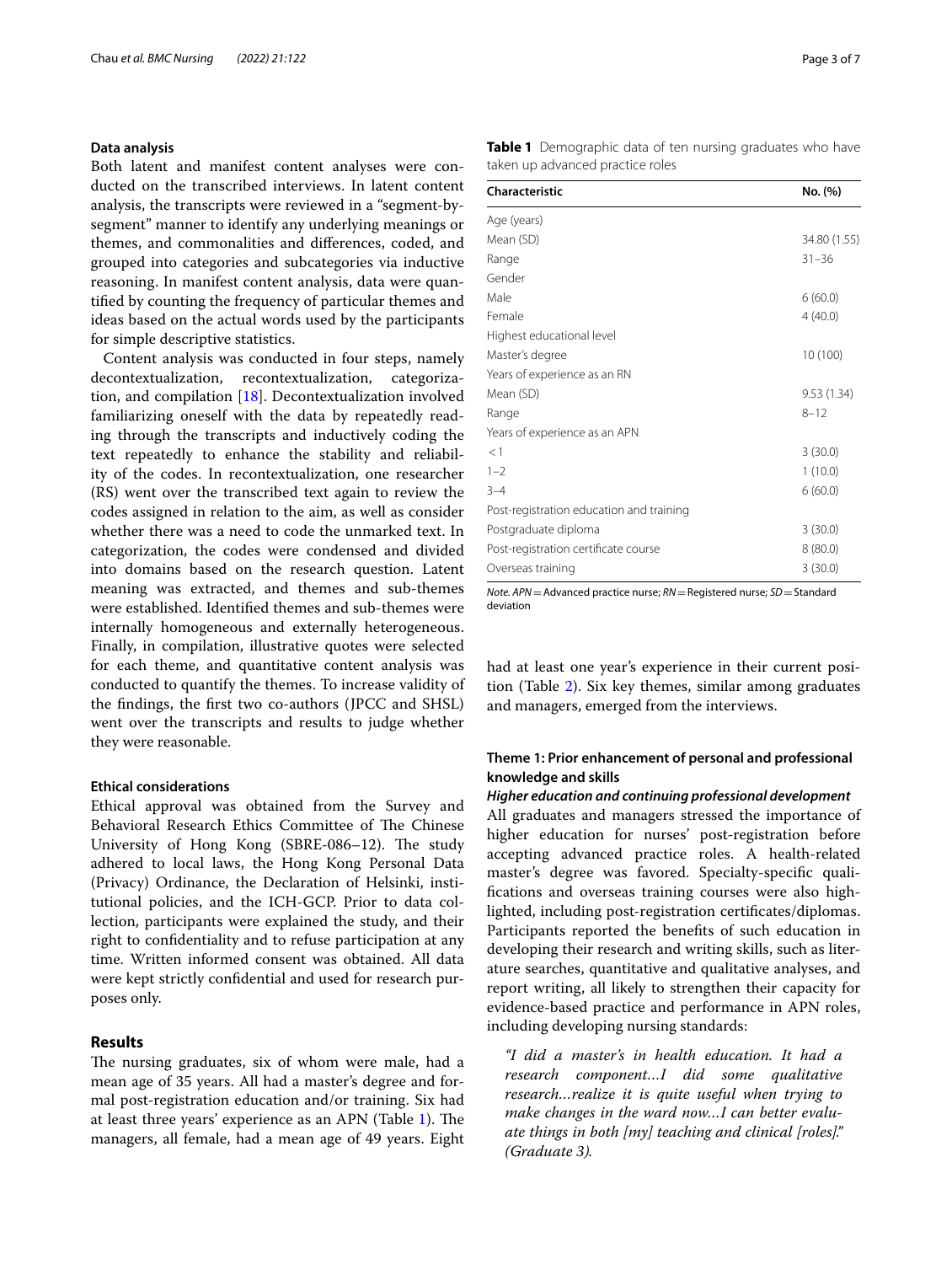<span id="page-3-0"></span>**Table 2** Demographic data of the nursing graduates' ten respective managers

| Characteristic                          | No. (%)      |
|-----------------------------------------|--------------|
| Age (years)                             |              |
| Mean (SD)                               | 49.43 (6.29) |
| Not given                               | 3(30.0)      |
| Range                                   | $41 - 59$    |
| Gender                                  |              |
| Female                                  | 10 (100)     |
| Highest educational level               |              |
| Bachelor's degree                       | 1(10.0)      |
| Master's degree                         | 9(90.0)      |
| Current position                        |              |
| <b>APN</b>                              | 1(10.0)      |
| <b>WM</b>                               | 8(80.0)      |
| <b>DOM</b>                              | 1(10.0)      |
| Years of experience in current position |              |
| <1                                      | 2(20.0)      |
| $1 - 5$                                 | 4(40.0)      |
| $6 - 10$                                | 2(20.0)      |
| >10                                     | 2(20.0)      |

*Note. APN*=Advanced practice nurse; *DOM*=Departmental operations manager; *WM* = Ward manager

### *Management knowledge and leadership skills*

Half of the graduates and most (eight) of the managers felt that enhancing their knowledge and skills in ward and people management was vital for success in an advanced practice role. Participants emphasized the importance of early preparation of RNs for understanding issues such as hospital and ward systems, workforce planning and allocation, budgeting, healthcare informatics, handling patient complaints and teambuilding:

*"I had to manage the ward…including resources, staff, the budget…I really didn't know how to do all of these and had to learn them on the go." (Graduate 8).*

# **Theme 2: Active participation in clinical roles and knowledge translation in preparation for advanced practice**

All participants mentioned making an active contribution to the ward and hospital as an essential factor in the promotion of RNs. They suggested that RNs should avail themselves of opportunities to participate in patient education programs, continuous quality improvement (CQI) initiatives, evidence-based projects, staff and student mentoring programs and nurse-led clinics. However, some graduates emphasized the difficulty in initiating

these themselves and the need for managerial support. Half of the managers also expressed a willingness to create opportunities for graduates, learn of their ambitions and support their career aspirations:

*"If the ward manager does not give you opportunities, you can't do much…they usually look at performance to give opportunities…so depends on your own efort." (Graduate 7).*

In addition, four of the participants highlighted that greater involvement in inter-hospital and interdisciplinary meetings and departmental social activities were important ways for nurses to establish connections and build positive reputations among staf:

*"If you want to be promoted, you need to let others know who you are." (Manager 4).*

# **Theme 3: Adapting to new and diverse advanced practice nursing responsibilities**

### *Changes in scope of practice*

On promotion to advanced practice roles, both graduates and managers indicated a sharp increase in the scope of their work, with responsibilities ranging from clinical work supervision, inventory management, and bed coordination and assignment to teaching obligations, departmental website management, interdisciplinary collaboration, and clinical audits:

*"You have many roles: leadership, CQI projects…role model...monitor staff and daily practice, whether anyone failed to adhere to guidelines, whether we should update guidelines based on latest evidence… write appraisals for supporting staf, junior RNs." (Manager 5).*

### *Challenges in coping with the role expansion*

Due to their lack of initial experience, participants warned that newly promoted APNs often faced difficulties in managing their time and coping with heavy work commitments. However, some managers expressed sympathy for the pressures APNs faced and a willingness to give them space to learn and adapt:

*"I try to create a lot of opportunities for my APNs to use their problem-solving skills…if they don't do that well, I take the responsibility…write an email to apologize… I like to give staf the space to fail…Giving support as ward manager is very important…but regardless, the APNs themselves have to be committed to do their work." (Manager 6).*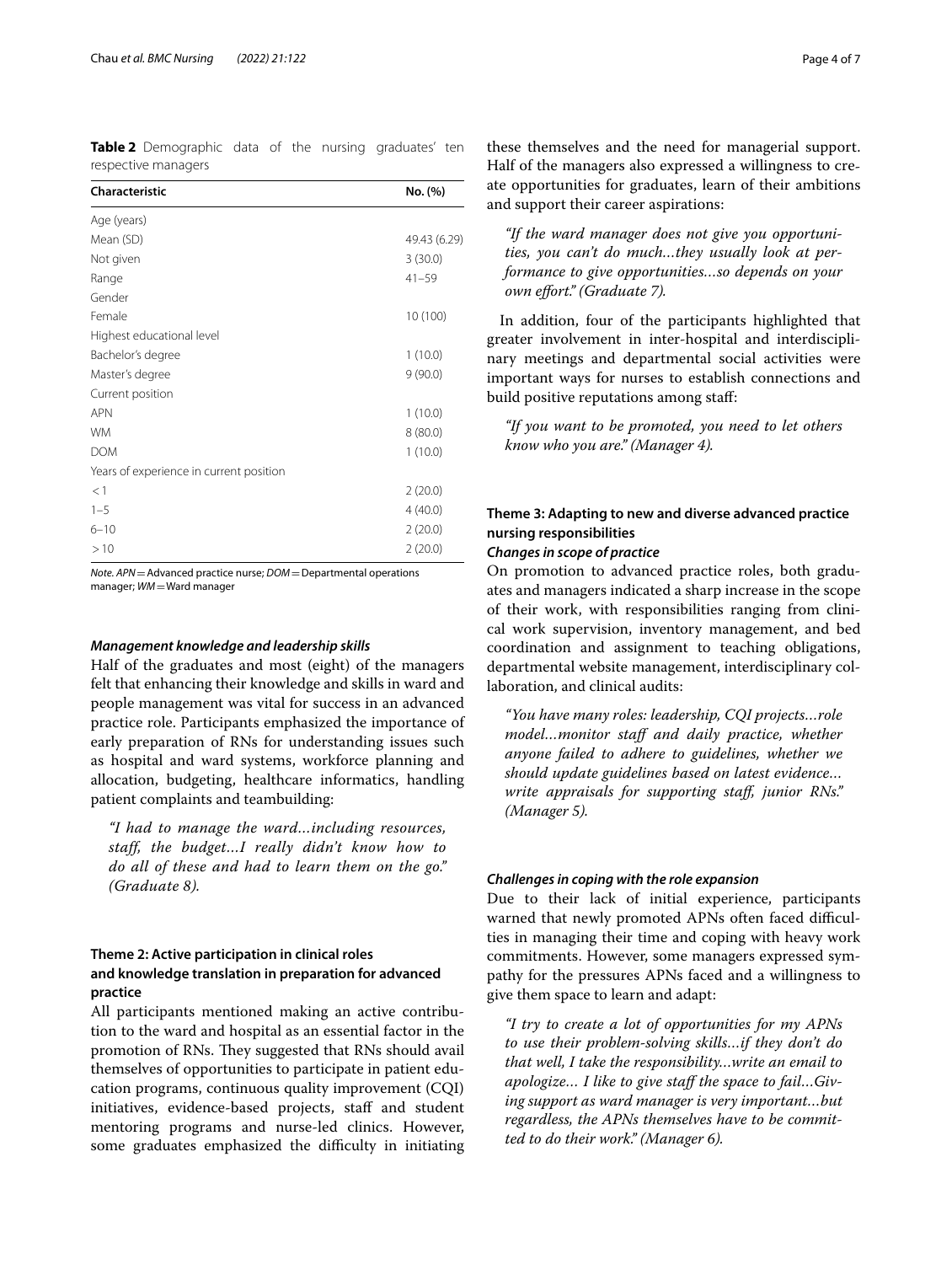### **Theme 4: Role of advanced practice nurses in leadership**

All participants mentioned the critical role of APNs in ensuring day-to-day operations of the ward, particularly in supervising quality and patient safety, directing and monitoring staf performance, and facilitating interdepartmental and interdisciplinary communication. A third of managers cited that APNs needed to be familiar with the healthcare system's overall vision, assume responsibility, and assert the upholding of care standards and compassion:

*"[APN's] position has changed to a supervision or management role…you need to set the standard and refuse to be lenient regarding best practice…[and] patient safety." (Manager 5).*

# **Theme 5: Personal qualities crucial for success in advanced practice**

#### *Interpersonal and communication skills*

All participants stressed the central importance of good communication and collaboration with colleagues, regardless of discipline or status, and the need for APNs to respectfully navigate and balance diverse interests, develop synergy among subordinates, and de-escalate conficts between colleagues, patients, and families. All managers stressed the value of high emotional intelligence, maturity, and patience:

*"You need to be patient when dealing with patients' families…they may have some unreasonable complaints…but you need to always keep your smile…be polite."* (Manager 4).

### *Problem‑solving abilities*

Participants conveyed that APNs should be able to fexibly handle diferent situations and crises and actively suggest innovative solutions to promote safer clinical environments. They also stressed the importance of APNs possessing critical and analytical thinking skills to independently ensure appropriate decision making:

*"As an APN, if I see that something is not right…not*  efficient...I can actively change it while as an RN, *you tend to be more passive…just follow the guidelines." (Graduate 9).*

### *Positive mindset*

A third of participants emphasized the importance of having a positive outlook and the physical and emotional resilience to deal with difficulties in advanced practice roles. They stressed that APNs should see failures as opportunities for self-improvement:

*"You need to be willing to learn from your mistakes…I will support you if your attitude is alright even if you make errors." (Manager 7).*

## **Theme 6: Provision of evidence‑based patient‑centered care**

Most participants felt that high performing APNs were champions for facilitating knowledge translation to improve clinical standards, and to optimize efectiveness and efficiency by ensuring that staff were supported in their role to enhance patient-centered care:

*"Our staf feels quite relieved and happy when [the APN] is on duty…helps everyone… staf don't feel scared to ask him if they have questions." (Manager 6).*

In addition, most (80%) graduates and managers asserted that there were positive efects on patient safety and care quality due to advanced practice roles. Initiatives supported by APNs, including nurse-led clinics and post-discharge support, also helped to reduce the number of patient readmissions:

*"We need to build a patient safety-centered culture…sometimes some colleagues may not understand why they have to do something due to their mindset…so you need to strictly tell them about the principle behind it instead of just telling them the task." (Graduate 8).*

## **Discussion**

This study of nursing graduates and their managers aimed to identify key elements that might be considered by RNs during their transition to advanced practice roles and their potential impact on patient care. Six key themes were derived from the interview data, namely prior enhancement of personal and professional knowledge and skills; active participation in clinical roles and knowledge translation in preparation for advanced practice; adapting to new and diverse advanced practice nursing responsibilities; role of advanced practice nurses in leadership; personal qualities crucial for success in advanced practice; and provision of evidence-based patient-centered care.

Our fndings highlight that a key ingredient in role transition to advanced practice roles is the possession of a master's degree, preferably nursing or healthrelated, and specialty-related education and training. Such preparation is likely to provide not only a sound educational and professional foundation, but also bolster the confdence and leadership and management abilities of an APN. Other important attributes of an APN include having a positive outlook, good communication, interpersonal and problem-solving skills, and being fexible and adaptable. Importantly, the role of managers in providing support to new APNs was stressed, as was the positive impact of efective advanced practice role performance on patient care.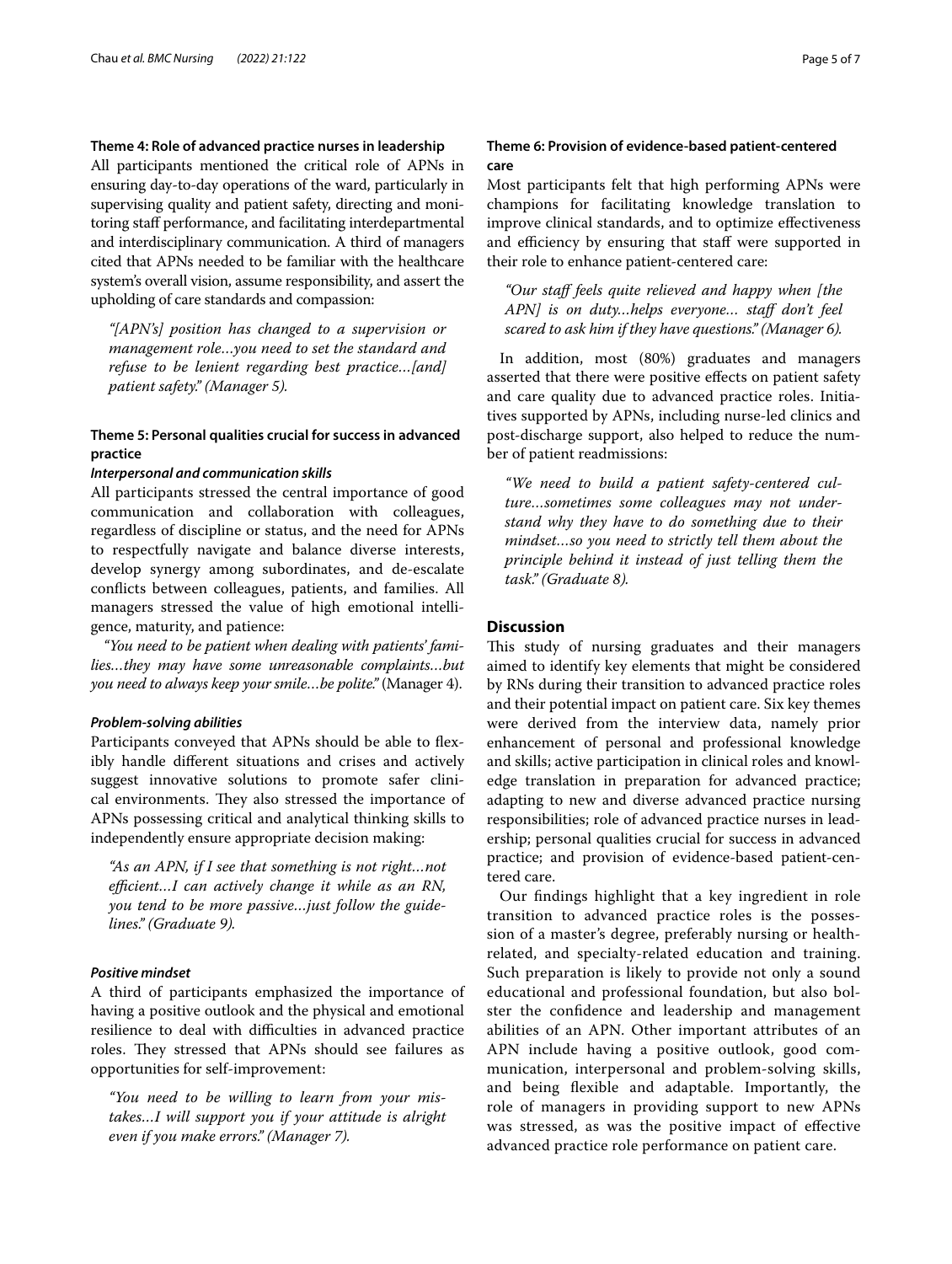The importance of higher education and continuing professional development is supported by previous studies, including a cross-sectional survey of 3,255 RNs and nurse practitioners in New Zealand, which found a positive association between postgraduate education at any level and time spent in advanced practice activities [\[19](#page-6-17)]. A systematic review of 42 studies on advanced nursing roles in the UK, USA, and Australia also found diverse APN role domains, including advanced clinical practice, practice development, education, research, consultation, and administration [\[20](#page-6-18)], which is consistent with our fndings. Moreover, while our study identifed managerial support as signifcant for new APNs in the face of challenges, other studies have additionally suggested the benefts of a formal orientation on role transition [[21\]](#page-6-19), as well as greater collaborative opportunities, interprofessional education, and problem-based learning [\[22](#page-6-20)].

There is some evidence that advanced practice roles are associated with positive patient outcomes, including a systematic review of 20 randomized controlled trials and 49 observational studies, which found that APNs provided safe, efective, and quality nursing care [\[23\]](#page-6-21). A cross-sectional study of 120 Hong Kong-based APNs also identifed improvements in patient care quality and safety [[24\]](#page-6-22). However, overall, there remains a lack of empirical research on the efects of attaining advanced nursing qualifcations on nurse-sensitive patient outcomes, such as cross-infection rates, as highlighted by a recent systematic review of 20 studies [[25](#page-6-23)]. While our study has similarly alluded to the positive impact of advanced practice on patient outcomes, robust research examining this association is needed.

There is a paucity of studies examining the transition of RNs towards advanced practice roles, especially in the Hong Kong context, where to our knowledge, no other studies assessing this transition have been conducted. Our study involves interviews with both nursing graduates and their managers, thereby providing a more holistic exploration of this transition. Moreover, as the role of the APN in Hong Kong has been modeled based on ICN guidelines, our fndings show that the educational preparation pre-requisites and nature of practice of these roles largely align with the ICN's Guidelines on Advanced Nursing Practice [[7\]](#page-6-5). However, it may be benefcial to more clearly defne and clarify the requirements for promotion to APN roles and desired competencies specifc to Hong Kong to better manage nursing graduates' role expectations and their psychological preparation for improved adaptation to these roles.

Our study has two clear limitations. Firstly, as an exploratory descriptive study of ten graduates and ten managers recruited by purposive sampling, we cannot generalize our fndings. Secondly, the study is restricted to one geographic area and its nursing and healthcare system, and it is acknowledged that requirements and prerequisites for role transition to advanced practice roles may difer among countries [[24](#page-6-22)]. Nonetheless, our study fndings do provide some pointers that may be universal.

### **Conclusions**

Postgraduate education, management knowledge and leadership skills, and active participation in clinical roles and knowledge translation appear crucial ingredients for promotion of nursing graduates to advanced practice roles. Other ingredients include a positive outlook, fexibility and adaptability, and good interpersonal, communication and problem-solving skills. Our study fndings have the potential to inform nursing curricula and future interventions to facilitate the preparation and transition of nursing graduates towards advanced practice roles that promote high-quality, safe, and efective patient care, however, future studies are necessary to examine such associations.

#### **Abbreviations**

APN: Advanced Practice Nurse; CQI: Continuous Quality Improvement; ICN: International Council of Nurses; RN: Registered Nurses.

#### **Acknowledgements**

We would like to thank all nursing graduates and their managers for their participation in this study.

#### **Authors' contributions**

JPCC contributed to the conceptualization, methodology, resources, investigation, project administration, supervision and writing of the original draft. SHSL contributed to the conceptualization, methodology, resources, investigation, project administration, and supervision. SKYL contributed to the investigation and data curation. RS contributed to the formal analysis, visualization, and writing of the original draft. DRT contributed to the conceptualization. All authors reviewed, revised, and approved the fnal version of the manuscript.

#### **Funding**

This research received no specifc grant from any funding agency in the public, commercial, or not-for-proft sectors.

#### **Availability of data and materials**

The datasets used and/or analysed during the current study are available from the corresponding author on reasonable request.

#### **Declarations**

### **Ethics approval and consent to participate**

Ethical approval was obtained from the Survey and Behavioral Research Ethics Committee of The Chinese University of Hong Kong (SBRE-086–12). The study adhered to local laws, the Hong Kong Personal Data (Privacy) Ordinance, the Declaration of Helsinki, institutional policies, and the ICH-GCP. Written informed consent was obtained from all participants.

#### **Consent for publication**

Not applicable.